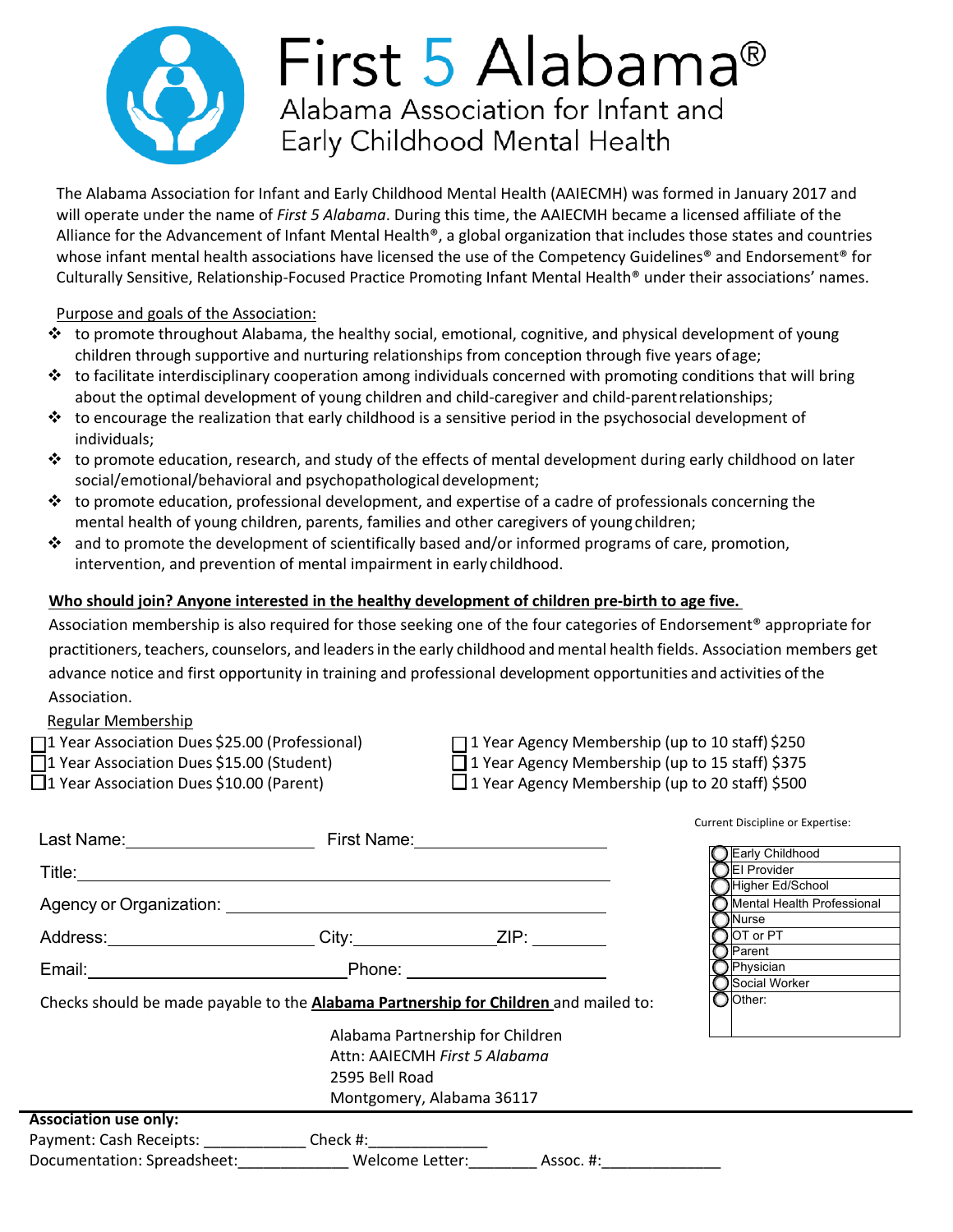|                                                                                                                                                                                                                                     |  | <b>OE</b> arly Childhood<br>CEI Provider          |
|-------------------------------------------------------------------------------------------------------------------------------------------------------------------------------------------------------------------------------------|--|---------------------------------------------------|
|                                                                                                                                                                                                                                     |  | Higher Ed/School                                  |
|                                                                                                                                                                                                                                     |  | Mental Health Professional<br>Nurse               |
| Address: ________________________City:____________________ZIP: _________________                                                                                                                                                    |  | $\bigcirc$ OT or PT<br>◯ Parent                   |
|                                                                                                                                                                                                                                     |  | $\bigcirc$ Physician<br>Social Worker             |
|                                                                                                                                                                                                                                     |  | O Other:                                          |
| <b>Association use only:</b><br>Assoc. #:__________________                                                                                                                                                                         |  |                                                   |
| <b>Member 3</b>                                                                                                                                                                                                                     |  | <b>Current Discipline or Expertise:</b>           |
|                                                                                                                                                                                                                                     |  | <b>OEarly Childhood</b><br>El Provider            |
|                                                                                                                                                                                                                                     |  | Higher Ed/School<br>Mental Health Professional    |
|                                                                                                                                                                                                                                     |  | $\bigcap$ Nurse                                   |
|                                                                                                                                                                                                                                     |  | $\bigcirc$ OT or PT<br>$\bigcirc$ Parent          |
| Address: ________________________City:____________________ZIP: _________________                                                                                                                                                    |  | Physician<br>Social Worker                        |
| Email: <u>New York: Phone:</u> Phone: New York: New York: New York: New York: New York: New York: New York: New York: New York: New York: New York: New York: New York: New York: New York: New York: New York: New York: New York: |  | O Other:                                          |
| <b>Association use only:</b><br>Assoc. #:__________________                                                                                                                                                                         |  |                                                   |
| Member 4                                                                                                                                                                                                                            |  | <b>Current Discipline or Expertise:</b>           |
| Last Name: The Pinese Contract Contract Contract Contract Contract Contract Contract Contract Contract Contract Contract Contract Contract Contract Contract Contract Contract Contract Contract Contract Contract Contract Co      |  | Early Childhood<br>El Provider                    |
|                                                                                                                                                                                                                                     |  | Higher Ed/School<br>Mental Health Professional    |
|                                                                                                                                                                                                                                     |  | ◯ Nurse                                           |
|                                                                                                                                                                                                                                     |  | $\bigcirc$ IOT or PT<br>$\bigcap$ Parent          |
| Address: ________________________City:____________________ZIP: _________________                                                                                                                                                    |  | <b>O</b> Physician                                |
|                                                                                                                                                                                                                                     |  | Social Worker<br>$\bigcirc$ Other:                |
| <b>Association use only:</b><br>Assoc. #:____________________                                                                                                                                                                       |  |                                                   |
| <b>Member 5</b>                                                                                                                                                                                                                     |  | Current Discipline or Expertise:                  |
|                                                                                                                                                                                                                                     |  | Early Childhood                                   |
|                                                                                                                                                                                                                                     |  | <b>OEI Provider</b><br>Higher Ed/School           |
|                                                                                                                                                                                                                                     |  | Mental Health Professional<br>◯ Nurse             |
| Address: _________________________City:____________________ZIP: ________________                                                                                                                                                    |  | $\overline{\bigcirc}$ OT or PT<br><b>O</b> Parent |
|                                                                                                                                                                                                                                     |  | <b>O</b> Physician<br>Social Worker               |
| <b>Association use only:</b>                                                                                                                                                                                                        |  | $\bigcirc$ Other:                                 |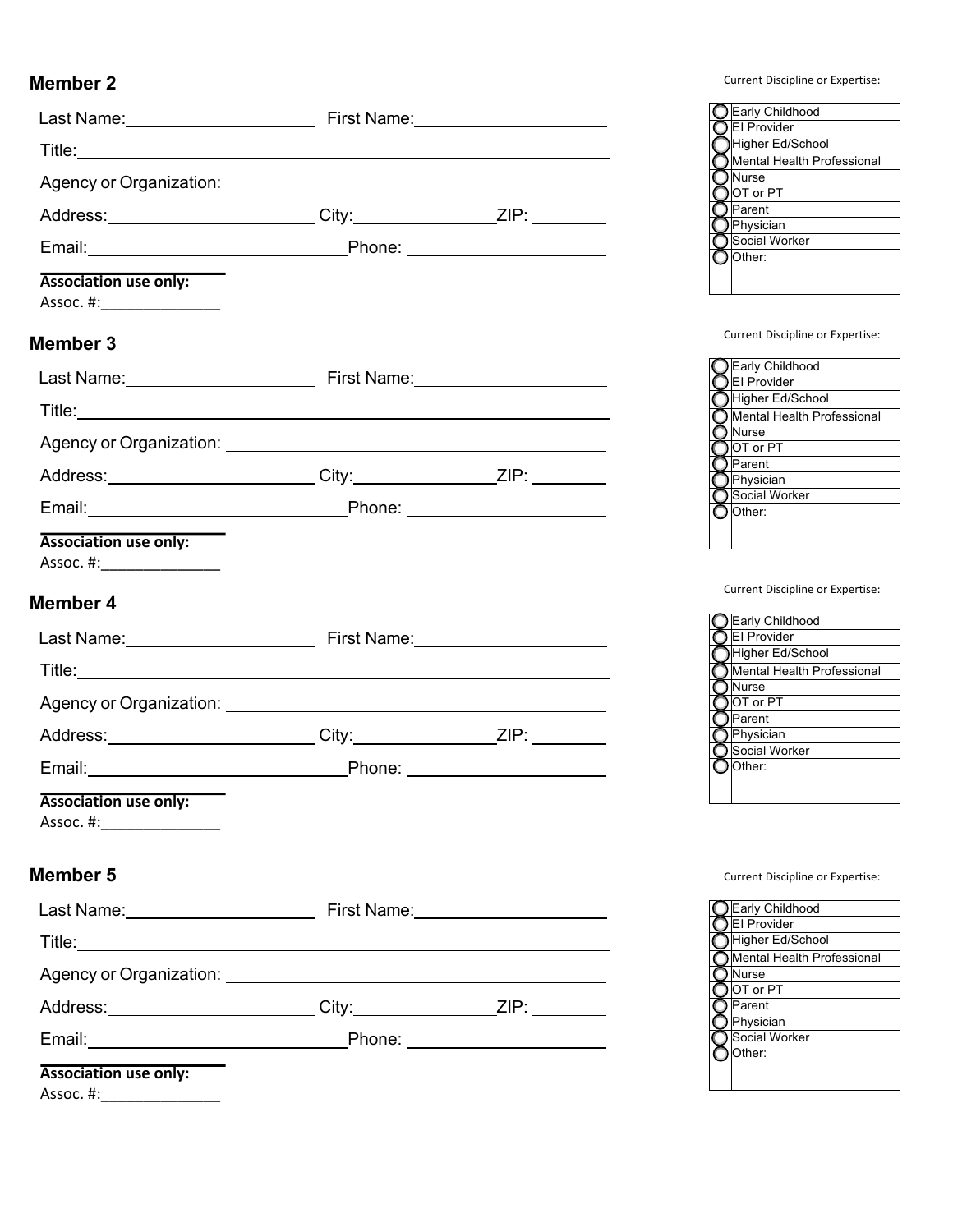|                                                                                                                                                                                                                                     |                                | <b>OEarly Childhood</b><br>CEI Provider                               |
|-------------------------------------------------------------------------------------------------------------------------------------------------------------------------------------------------------------------------------------|--------------------------------|-----------------------------------------------------------------------|
|                                                                                                                                                                                                                                     |                                | Higher Ed/School                                                      |
|                                                                                                                                                                                                                                     |                                | Mental Health Professional<br>$\normalsize$ Nurse                     |
| Address: __________________________City: __________________ZIP: ________________                                                                                                                                                    |                                | $\bigcirc$ OT or PT<br>◯ Parent                                       |
|                                                                                                                                                                                                                                     |                                | $\bigcirc$ Physician<br>◯ Social Worker                               |
|                                                                                                                                                                                                                                     |                                | O Other:                                                              |
| <b>Association use only:</b><br>Assoc. #:_________________                                                                                                                                                                          |                                |                                                                       |
| <b>Member 7</b>                                                                                                                                                                                                                     |                                | Current Discipline or Expertise:                                      |
| Last Name: <u>Capacitan Communication</u> First Name: Capacitan Communication Communication Communication Communication                                                                                                             |                                | Early Childhood<br><b>OEI Provider</b>                                |
|                                                                                                                                                                                                                                     |                                | Higher Ed/School                                                      |
|                                                                                                                                                                                                                                     |                                | Mental Health Professional<br>◯ Nurse                                 |
|                                                                                                                                                                                                                                     |                                | $\frac{1}{2}$ OT or PT<br>$\bigcap$ Parent                            |
| Address: _________________________City: ___________________ZIP: __________                                                                                                                                                          |                                | <b>O</b> Physician                                                    |
| Email: Phone: Phone: 2008. Email: 2008. 2009. Email: 2008. 2009. 2010. 2010. 2010. 2010. 2010. 2010. 2011. 201                                                                                                                      |                                | Social Worker<br>O Other:                                             |
| <b>Association use only:</b><br>Assoc. #:__________________                                                                                                                                                                         |                                |                                                                       |
|                                                                                                                                                                                                                                     |                                | Current Discipline or Expertise:                                      |
| <b>Member 8</b>                                                                                                                                                                                                                     |                                |                                                                       |
| Last Name: <u>Name:</u> First Name: Name: Name: Name: Name: Name: Name: Name: Name: Name: Name: Name: Name: Name: Name: Name: Name: Name: Name: Name: Name: Name: Name: Name: Name: Name: Name: Name: Name: Name: Name: Name: Name: |                                | Early Childhood<br>◯ El Provider                                      |
|                                                                                                                                                                                                                                     |                                | Higher Ed/School<br>Mental Health Professional                        |
|                                                                                                                                                                                                                                     |                                | $\overline{\bigcirc}$ Nurse $\qquad \qquad \qquad$                    |
|                                                                                                                                                                                                                                     |                                | ◯ OT or PT<br>$\bigcap$ Parent                                        |
| Address: _________________________City: _____________________ZIP: ______________                                                                                                                                                    |                                | <b>O</b> Physician<br>◯ Social Worker                                 |
|                                                                                                                                                                                                                                     | Phone: _______________________ | O Other:                                                              |
| <b>Association use only:</b>                                                                                                                                                                                                        |                                |                                                                       |
|                                                                                                                                                                                                                                     |                                |                                                                       |
| Member 9                                                                                                                                                                                                                            |                                | Current Discipline or Expertise:                                      |
| Last Name: <u>Name:</u> First Name: Name: Name: Name: Name: Name: Name: Name: Name: Name: Name: Name: Name: Name: Name: Name: Name: Name: Name: Name: Name: Name: Name: Name: Name: Name: Name: Name: Name: Name: Name: Name: Name: |                                | Early Childhood                                                       |
|                                                                                                                                                                                                                                     |                                | <b>OEI Provider</b><br>Higher Ed/School<br>Mental Health Professional |
|                                                                                                                                                                                                                                     |                                | O Nurse                                                               |
| Address: ________________________City:____________________ZIP: _________________                                                                                                                                                    |                                | $\overline{OPT}$ or PT<br><b>O</b> Parent                             |
|                                                                                                                                                                                                                                     |                                | <b>O</b> Physician<br>Social Worker                                   |
| <b>Association use only:</b><br>Assoc. #:___________________                                                                                                                                                                        |                                | $\bigcirc$ Other:                                                     |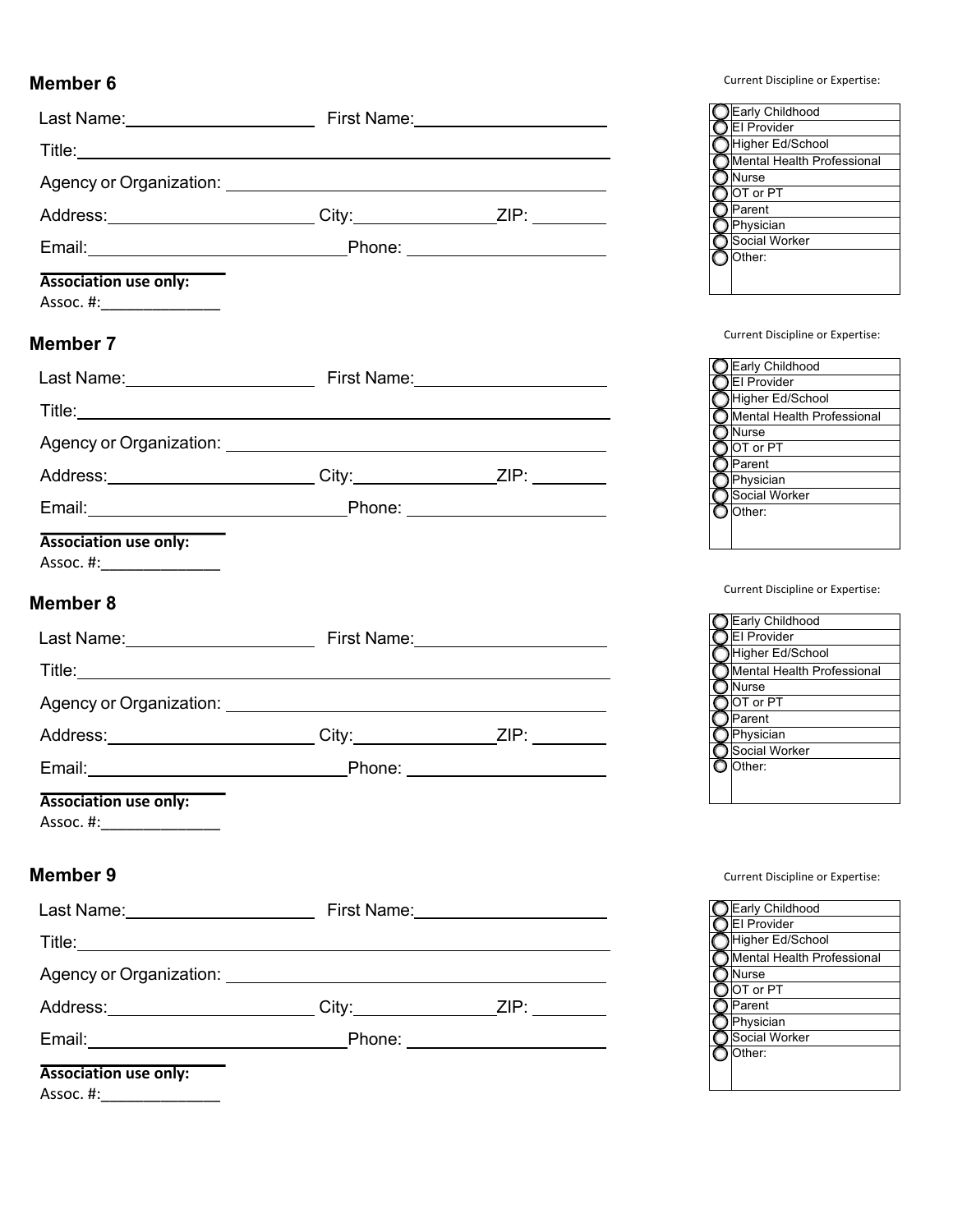|                                                                                                                                                                                                                                     |  | <b>OEarly Childhood</b><br>OEI Provider         |
|-------------------------------------------------------------------------------------------------------------------------------------------------------------------------------------------------------------------------------------|--|-------------------------------------------------|
|                                                                                                                                                                                                                                     |  | ◯Higher Ed/School<br>Mental Health Professional |
|                                                                                                                                                                                                                                     |  | ∩ Nurse                                         |
| Address: ________________________City:____________________ZIP: _________________                                                                                                                                                    |  | $\bigcirc$ OT or PT<br>◯ Parent                 |
|                                                                                                                                                                                                                                     |  | <b>O</b> Physician<br>Social Worker             |
| <b>Association use only:</b>                                                                                                                                                                                                        |  | O Other:                                        |
| Assoc. #:__________________                                                                                                                                                                                                         |  |                                                 |
| <b>Member 11</b>                                                                                                                                                                                                                    |  | Current Discipline or Expertise:                |
| Last Name: <u>Name:</u> First Name: Name: Name: Name: Name: Name: Name: Name: Name: Name: Name: Name: Name: Name: Name: Name: Name: Name: Name: Name: Name: Name: Name: Name: Name: Name: Name: Name: Name: Name: Name: Name: Name: |  | Early Childhood<br><b>OEI</b> Provider          |
|                                                                                                                                                                                                                                     |  | Higher Ed/School<br>Mental Health Professional  |
|                                                                                                                                                                                                                                     |  | ◯ Nurse<br>$\bigcirc$ OT or PT                  |
| Address: _________________________City: _____________________ZIP: ______________                                                                                                                                                    |  | ∩ Parent<br>$\bigcirc$ Physician                |
|                                                                                                                                                                                                                                     |  | Social Worker<br>O Other:                       |
| <b>Association use only:</b><br>Assoc. #:________________                                                                                                                                                                           |  |                                                 |
| <b>Member 12</b>                                                                                                                                                                                                                    |  | Current Discipline or Expertise:                |
|                                                                                                                                                                                                                                     |  | Early Childhood                                 |
|                                                                                                                                                                                                                                     |  | <b>OEI Provider</b><br>Higher Ed/School         |
|                                                                                                                                                                                                                                     |  | Mental Health Professional<br>$\bigcirc$ Nurse  |
|                                                                                                                                                                                                                                     |  | $\bigcirc$ OT or PT<br>Parent                   |
| Address: _________________________City: _____________________ZIP: ______________                                                                                                                                                    |  | O Physician                                     |
| Email: 2008 Contract Contract Contract Contract Contract Contract Contract Contract Contract Contract Contract Contract Contract Contract Contract Contract Contract Contract Contract Contract Contract Contract Contract Con      |  | ◯ Social Worker<br>O Other:                     |
| <b>Association use only:</b>                                                                                                                                                                                                        |  |                                                 |
|                                                                                                                                                                                                                                     |  |                                                 |
| Member 13                                                                                                                                                                                                                           |  | Current Discipline or Expertise:                |
| Last Name: <u>Name: Name:</u> First Name: Name: Name: Name: Name: Name: Name: Name: Name: Name: Name: Name: Name: Name: Name: Name: Name: Name: Name: Name: Name: Name: Name: Name: Name: Name: Name: Name: Name: Name: Name: Name: |  | Early Childhood<br><b>OEI Provider</b>          |
|                                                                                                                                                                                                                                     |  | Higher Ed/School<br>Mental Health Professional  |
|                                                                                                                                                                                                                                     |  | O Nurse<br>$\bigcirc$ OT or PT                  |
| Address: ________________________City:____________________ZIP: _________________                                                                                                                                                    |  | ◯ Parent<br>O Physician                         |
|                                                                                                                                                                                                                                     |  | Social Worker<br>O Other:                       |
| <b>Association use only:</b><br>Assoc. #:__________________                                                                                                                                                                         |  |                                                 |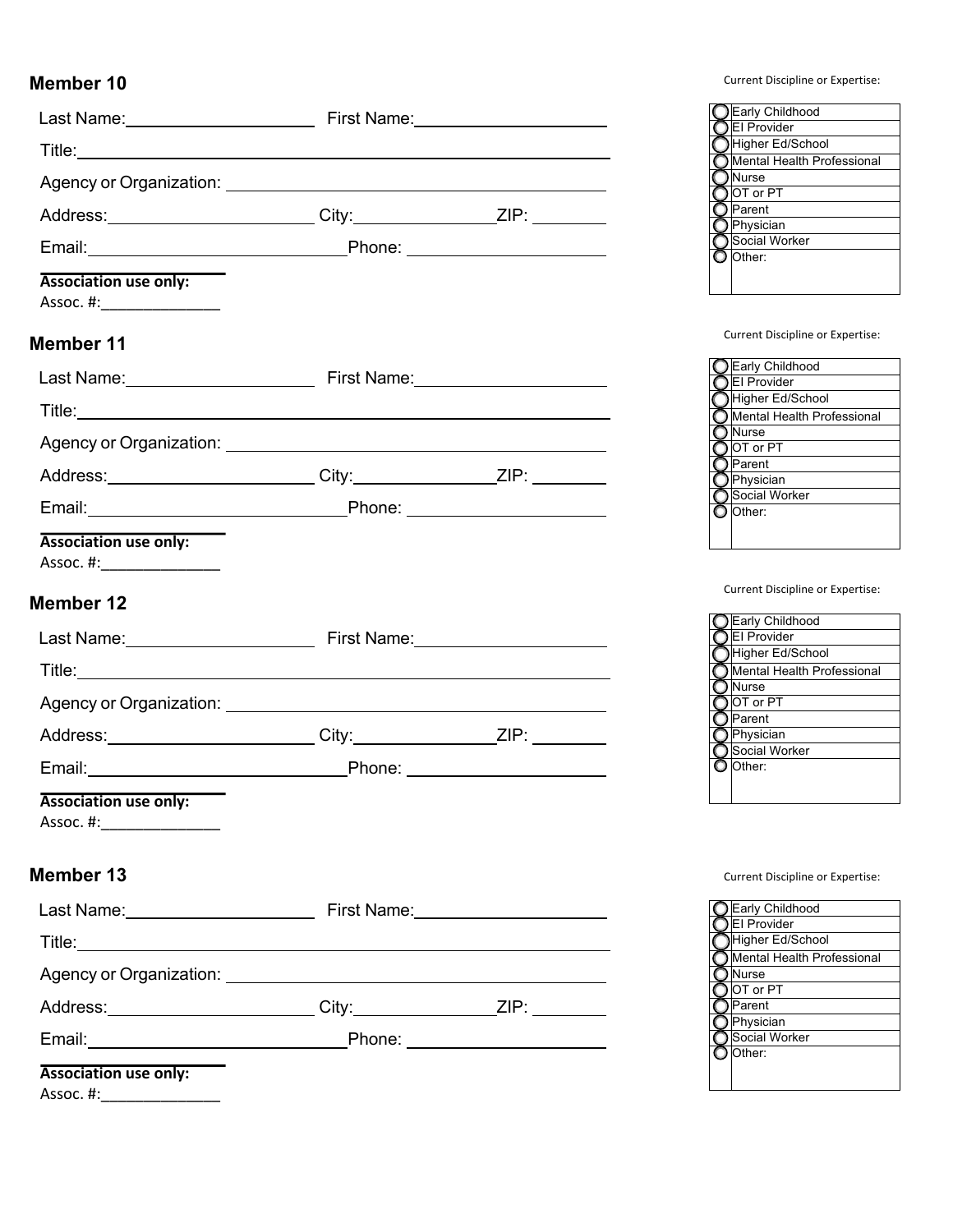|                                                                                                                                                                                                                                      |                                | <b>OEarly Childhood</b><br>OEI Provider                 |
|--------------------------------------------------------------------------------------------------------------------------------------------------------------------------------------------------------------------------------------|--------------------------------|---------------------------------------------------------|
| Title: <u>Alexander Alexander Alexander Alexander Alexander Alexander Alexander Alexander Alexander Alexander Alexander Alexander Alexander Alexander Alexander Alexander Alexander Alexander Alexander Alexander Alexander Alex</u> |                                | Higher Ed/School<br>Mental Health Professional          |
|                                                                                                                                                                                                                                      |                                | Nurse                                                   |
| Address: _________________________City: ____________________ZIP: __________                                                                                                                                                          |                                | $\bigcirc$ OT or PT<br>Parent                           |
|                                                                                                                                                                                                                                      |                                | ◯ Physician<br>Social Worker                            |
|                                                                                                                                                                                                                                      |                                | O Other:                                                |
| <b>Association use only:</b><br>Assoc. #:___________________                                                                                                                                                                         |                                |                                                         |
| Member 15                                                                                                                                                                                                                            |                                | Current Discipline or Expertise:                        |
|                                                                                                                                                                                                                                      |                                | Early Childhood<br><b>OEI</b> Provider                  |
|                                                                                                                                                                                                                                      |                                | Higher Ed/School<br>Mental Health Professional          |
|                                                                                                                                                                                                                                      |                                | $\bigcap$ Nurse                                         |
|                                                                                                                                                                                                                                      |                                | $\bigcirc$ OT or PT<br>$\overline{\bigcirc}$ Parent ___ |
| Address: _________________________City: _____________________ZIP: ______________                                                                                                                                                     |                                | $\bigcirc$ Physician<br>Social Worker                   |
|                                                                                                                                                                                                                                      |                                | O Other:                                                |
| <b>Association use only:</b><br>Assoc. #:__________________                                                                                                                                                                          |                                |                                                         |
| Member 16                                                                                                                                                                                                                            |                                | Current Discipline or Expertise:                        |
| Last Name: <u>Name:</u> First Name: Name: Name: Name: Name: Name: Name: Name: Name: Name: Name: Name: Name: Name: Name: Name: Name: Name: Name: Name: Name: Name: Name: Name: Name: Name: Name: Name: Name: Name: Name: Name: Name:  |                                | Early Childhood<br><b>OEI Provider</b>                  |
|                                                                                                                                                                                                                                      |                                | Higher Ed/School<br>Mental Health Professional          |
|                                                                                                                                                                                                                                      |                                | $\bigcirc$ IOT or PT                                    |
|                                                                                                                                                                                                                                      |                                | $\bigcap$ Parent<br><b>O</b> Physician                  |
| Address: City: City: ZIP:                                                                                                                                                                                                            |                                | ◯ Social Worker                                         |
|                                                                                                                                                                                                                                      | Phone: _______________________ | O Other:                                                |
| <b>Association use only:</b>                                                                                                                                                                                                         |                                |                                                         |
| <b>Member 17</b>                                                                                                                                                                                                                     |                                | Current Discipline or Expertise:                        |
|                                                                                                                                                                                                                                      |                                | <b>O</b> Early Childhood                                |
|                                                                                                                                                                                                                                      |                                | El Provider<br>Higher Ed/School                         |
|                                                                                                                                                                                                                                      |                                | Mental Health Professional<br>◯ Nurse                   |
| Address: ________________________City:____________________ZIP: _________________                                                                                                                                                     |                                | $\bigcirc$ OT or PT<br>◯ Parent                         |
| Email: Phone: Phone: 2008. Email: 2008. 2009. All Phone: 2008. 2009. 2012. 2013. 2014. 2016. 2017. 2018. 2019                                                                                                                        |                                | O Physician<br>Social Worker                            |
| <b>Association use only:</b><br>Assoc. #:___________________                                                                                                                                                                         |                                | O Other:                                                |